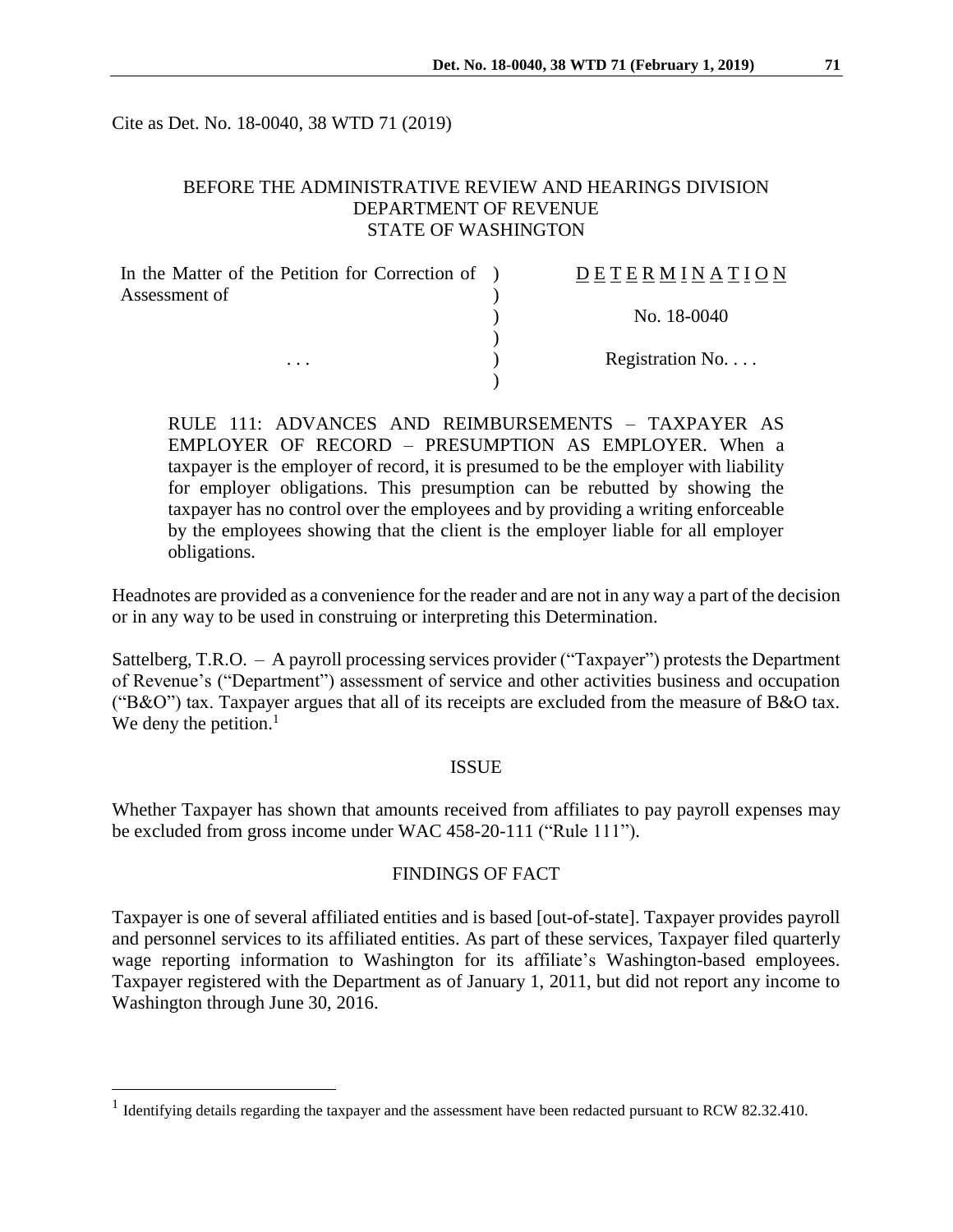In 2016, the Department's Audit Division ("Audit") began auditing Taxpayer for the time period January 1, 2012, through June 30, 2016. Taxpayer provided Audit its quarterly wage reports for the audit period. Based on amount of payroll reported in Washington on the wage reports, Audit determined that Taxpayer had substantial nexus with Washington. As it had found that Taxpayer had substantial nexus, Audit found Taxpayer's income during the audit period taxable under the service and other activities B&O tax classification. Audit calculated Taxpayer's income as the amount of wages it reported to Washington, considering the money Taxpayer received from affiliates as Taxpayer's income.

Audit next looked to see if any deductions, exemptions, or exclusions applied to Taxpayer. Audit found that Taxpayer was eligible for the B&O tax deduction for paymaster services found in RCW 82.04.43393. As this deduction became effective only after October 1, 2013, Audit applied it only to that portion of the audit period. This left the remainder of the income, income received prior to October 1, 2013, not eligible for any deduction, and thus taxable. On April 19, 2017, Audit issued Taxpayer an assessment totaling  $\$\dots^2$ 

Taxpayer timely petitioned for review of the assessment, arguing that it did not provide a service to its affiliates, that it merely passed through the amounts it received from them, and thus should not be taxed on these amounts. Taxpayer did not provide any documents in support of its petition.

## ANALYSIS

Washington imposes B&O tax on every person for the act or privilege of engaging in business activities in Washington. RCW 82.04.220. "[T]he legislative purpose behind the B&O tax scheme is to tax virtually all business activity in the state." *Impecoven v. Dep't of Revenue*, 120 Wn.2d 357, 841 P.2d 752 (1992). The tax is measured by applying particular rates against the value of products, gross proceeds of sale, or gross income of the business, as the case may be. RCW 82.04.220.

Gross income from providing payroll and benefits services, administrative services, and accounting services is generally taxable under the service and other activities B&O tax classification, measured by the "gross income of the business." RCW 82.04.290(2). "Gross income of the business" means the value proceeding or accruing by reason of the transaction of the business engaged in, without any deduction on account of any expense whatsoever paid or accrued. RCW 82.04.080. As RCW 82.04.43393 is not retroactive, we will apply Rule 111 to amounts Taxpayer received prior to October 1, 2013. *See* Det. No. 14-0237R, 34 WTD 515 (2015).

The Department recognizes that certain payments are mere reimbursements for expenses advanced for a client and excludes such receipts from the gross income of the business. Rule 111 is the Department's administrative rule setting forth the criteria for excludable advances and reimbursements. Rule 111 states, "There may be excluded from the measure of tax amounts representing money or credit received by a taxpayer as reimbursement of an advance in accordance with the regular and usual custom of his business or profession."

 $\overline{a}$ 

<sup>&</sup>lt;sup>2</sup> The assessment consists of \$ ... in service & other activities B&O tax, \$ ... in delinquent penalties, a \$ ... substantial underpayment penalty, and \$ . . . in interest.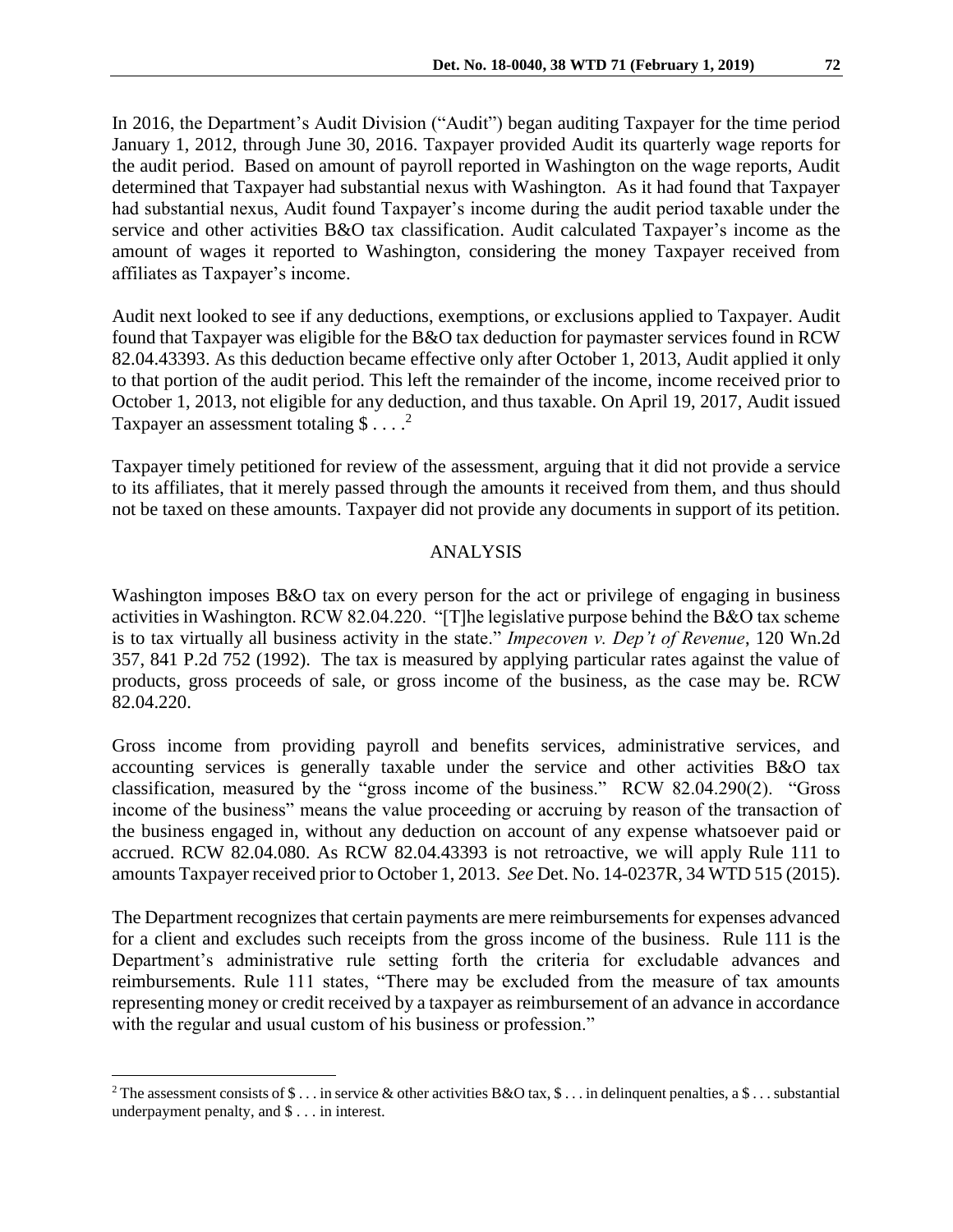Rule 111 defines the terms "advance" and "reimbursement" and limits the application of these terms to "only when the customer or client alone is liable for the payment of the fees or costs and when the taxpayer making the payment has no personal liability therefor, either primarily or secondarily, other than as agent for the customer or client." *See Washington Imaging Services, LLC v. Dep't of Revenue,* 171 Wn.2d 548, 560, 252 P.3d 885 (2011) ("The concept is that 'amounts that merely "pass through" a business in its capacity as an agent cannot be attributed to the business activities of the agent' and therefore 'such amounts are not taxable.'"); *Rho Co. v. Dep't of Revenue,* 113 Wn.2d 561, 782 P.2d 986 (1989); *City of Tacoma v. Wm. Rogers Co.,* 148 Wn.2d 169, 60 P.3d 79 (2002). [Rule 111 excludes from taxation only those amounts where the taxpayer assumes solely agent liability. *Washington Imaging*, 171 Wn.2d at 561; *Wm. Rogers*, 148 Wn.2d at 176.]

[. . .] The Department issued Excise Tax Advisory 3181.2013 ("ETA 3181") clarifying when paymasters qualify to exclude amounts received to pay employer obligations from gross income under Rule 111.<sup>3</sup> ETA 3181 states, in pertinent part:

When the taxpayer is the employer of record*, the taxpayer is presumed to be the employer with liability for the employer obligations.* To satisfy this element, the taxpayer must provide the Department with evidence to establish that the client is the employer with liability for the employer obligations.

- o For example, the following evidence will collectively establish that the client is the employer with liability for the employer obligations:
	- The client has all control over the employees (such as determining and supervising activities, setting compensation, hiring and firing authority, etc.);
	- The taxpayer has no such control; and

 $\overline{a}$ 

 The client agrees in a writing enforceable by the employees that it is the employer liable for all employer obligations (e.g. through an employment contract or employee handbook).<sup>4</sup>

(Emphasis added.) Taxpayer has provided no documents regarding who has control over employees or whether the affiliates agreed in a writing enforceable by the employees that it was the employer liable for all employer obligations. Without this documentation, Taxpayer has not overcome the presumption in ETA 3181 that it is the employer with liability for the employer obligations. As such, Taxpayer does not qualify to exclude its receipts under ETA 3181 and Rule 111. Thus, we deny Taxpayer's petition.<sup>5</sup>

<sup>&</sup>lt;sup>3</sup> ETA 3181 is an interpretive statement that is advisory only under RCW 34.05.230. As such, ETA 3181 applies retroactively, and does not create any new requirements for Rule 111 treatment for paymasters. Det. No. 14-0237R, 34 WTD 515 (2015).

<sup>4</sup> [We note that ETA 3181 defines employer of record as "the person who reports employees under its own UBI or EIN for state or federal tax, employment security, or insurance purposes."]

 $<sup>5</sup>$  [We note that even if Taxpayer could establish that this requirement was met, Taxpayer would need to meet the other</sup> requirements of ETA 3181 to prevail.]